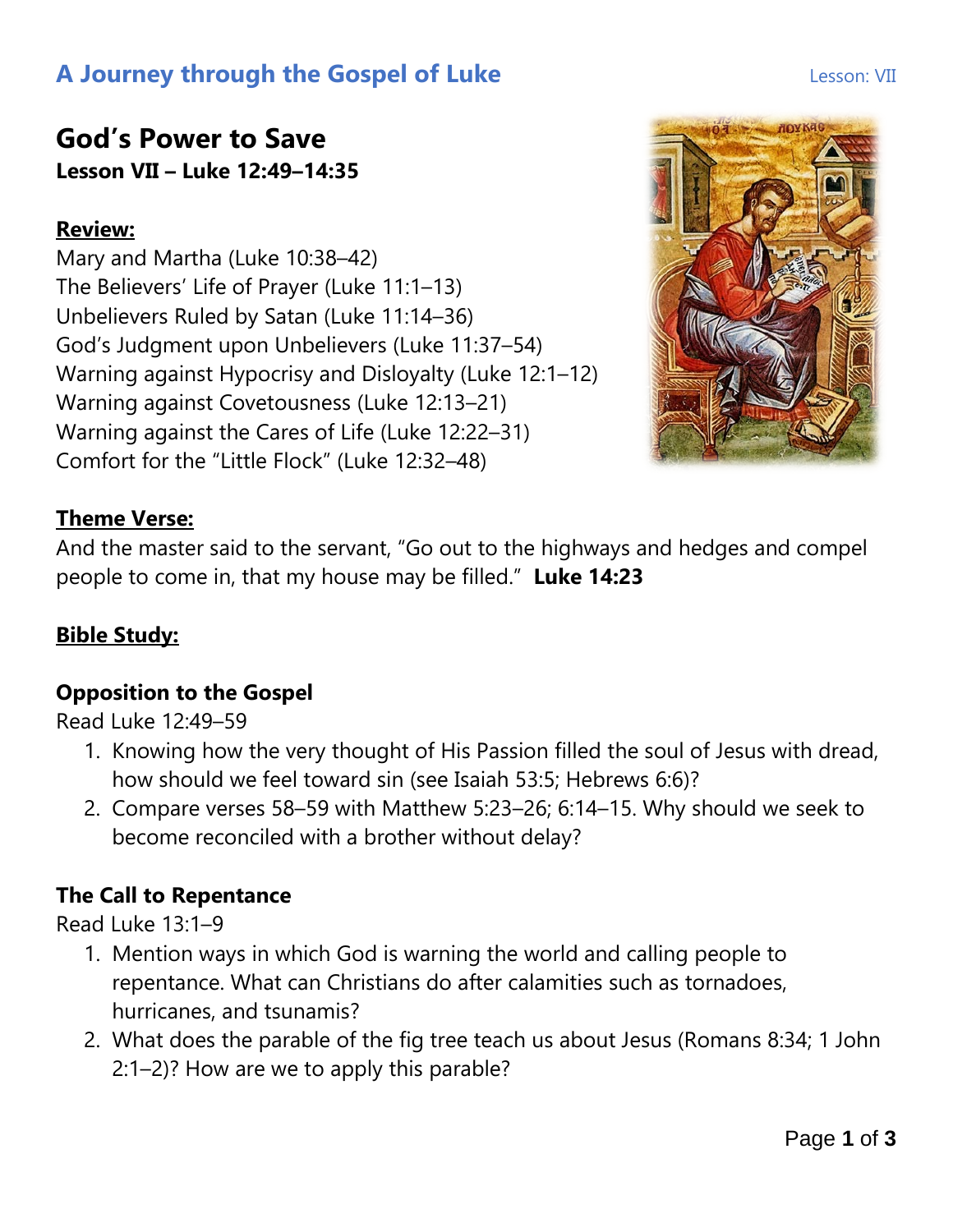# **A Journey through the Gospel of Luke Lesson: VII** Lesson: VII

#### **The Gospel Brings Deliverance**

Read Luke 13:10–21

- 1. How did the woman prove that she was a true spiritual descendant of Abraham (see Romans 4:16)? What do people lose by neglecting Word and Sacrament?
- 2. In what respect is the ruler of the synagogue a warning to all Christians?

#### **The Door to Eternal Life**

Read Luke 13:22–30

- 1. How are people deceiving themselves by thinking that they can get to heaven without repentance and faith (Mark 16:16)?
- 2. How does Matthew 25:1–13 explain why some churchgoers will not gain admission to heaven? How does Luke 13:28–30 apply to them?

#### **Jesus Grieves over Unbelievers**

Read Luke 13:31–35

- 1. How did the Jews try to silence an Old Testament prophet (Amos 7:10–13)? What did the apostles say when they were forbidden to preach (Acts 5:28–29)?
- 2. What does the picture of the hen illustrate in regard to Jesus? Why is this very comforting to us (see Ezekiel 33:11; 1 Timothy 2:4; 2 Peter 3:9)?

#### **A Lesson on Humility and Charity**

Read Luke 14:1–14

- 1. When is taking the lowest seat not a sign of humility? What example of true humility does Paul give us in Philippians 2:5–11?
- 2. Explain the meaning of verses 13–14. Show how a believer acts in accordance with this admonition.

#### **Parable of the Great Supper**

Read Luke 14:15–24

- 1. How does the parable prove that we cannot earn salvation by our own deeds? Show that the Gospel makes no distinction among people.
- 2. What encouragement does Christ give us in the parable of the great supper to take an active part in evangelism and mission work (see 1 Corinthians 15:58)?

Page **2** of **3**